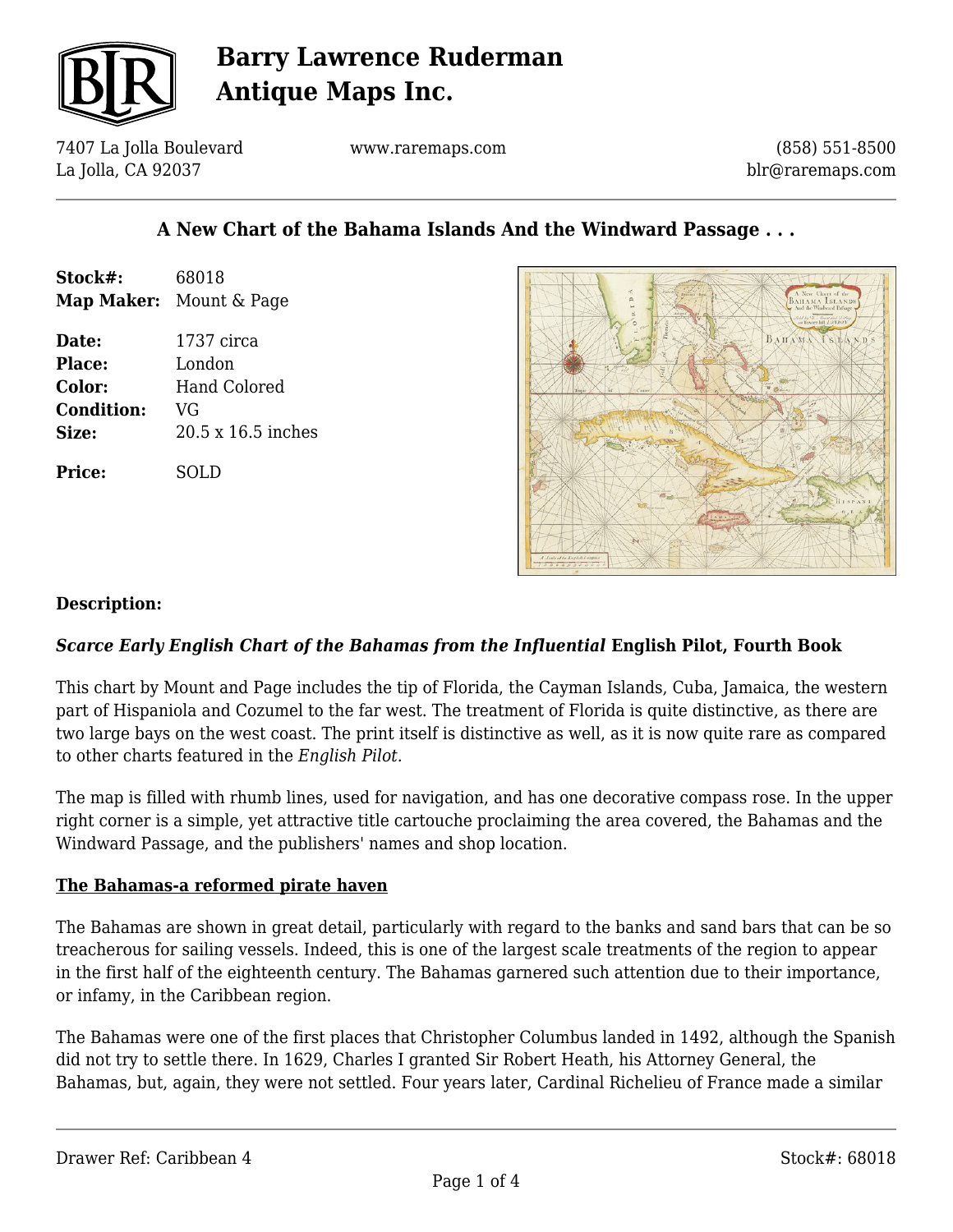

7407 La Jolla Boulevard La Jolla, CA 92037

www.raremaps.com

(858) 551-8500 blr@raremaps.com

### **A New Chart of the Bahama Islands And the Windward Passage . . .**

claim, but the islands continued largely uninhabited by Europeans. By contrast, the local Taino or Lucayan people had lived on the island since ca. 1100 CE. However, the approximately 30,000 Taino who inhabited the islands when Columbus contacted them were ravaged by disease and forced labor; they were all but wiped out by the seventeenth century.

This oversight ended during the English Civil War. Religious dissention was rife and two ships of Puritans left Bermuda to find a spot more tolerant of disparate religious practices. One wrecked, but the other found habitable islands. The Company of Eleutherian Adventurers, formed in London in 1647, planned to oversee settlement and a group left Bermuda in 1648 under the command of Captain William Sayle. They set up a community and declared considerable religious and political freedoms. After the war, however, many settlers returned to Bermuda. They were replaced by exiled criminals, free blacks and ex-slaves, and pirates.

In 1670, Sayle convinced the Duke of Albemarle and others to formalize the Bahamas' status within the nascent English Empire. King Charles II granted the island to the Lords Proprietors of the Carolinas, ending the constitutional experiment. The freedoms previously enjoyed by the island, and the location near other French and Spanish colonies, turned the islands not into a bastion of English economic success, as the Proprietors hoped, but into a haven for piracy.

In 1684, King Charles II outlawed piracy, but that affected little on the ground in the Bahamas, particularly in the town of Nassau. For thirty years, the Bahamas were synonymous with anarchy and alternative living outside the reigns of imperial power. It was perfectly located for quick vessels to prey on the Spanish shipping lanes and then to slip among the many islands, using the shallow waters and banks marked on this chart as cover from the large warships of France, Spain, and Britain.

In 1718, the British government attempted to halt the lawlessness by diminishing the Proprietors' powers and sending in a military governor. They chose Captain Woodes Rogers, a man famous for his recent circumnavigation and capture of a Spanish treasure galleon in the Pacific. Rogers was armed with a onetime pardon for the pirates; 1,000 outlaws took the offer while 8 who did not were hanged. By 1728, the Bahamas were considered a safe and potentially prosperous colony.

This chart was originally included in the *English Pilot* in 1689, during the height of piracy. This fourth state was included in 1737, just after the Rogers period, when the Bahamas were being integrated into the larger Caribbean economy.

#### **The English Pilot**

The *English Pilot, Fourth Book* is one of the most important American cartographic milestones. It was in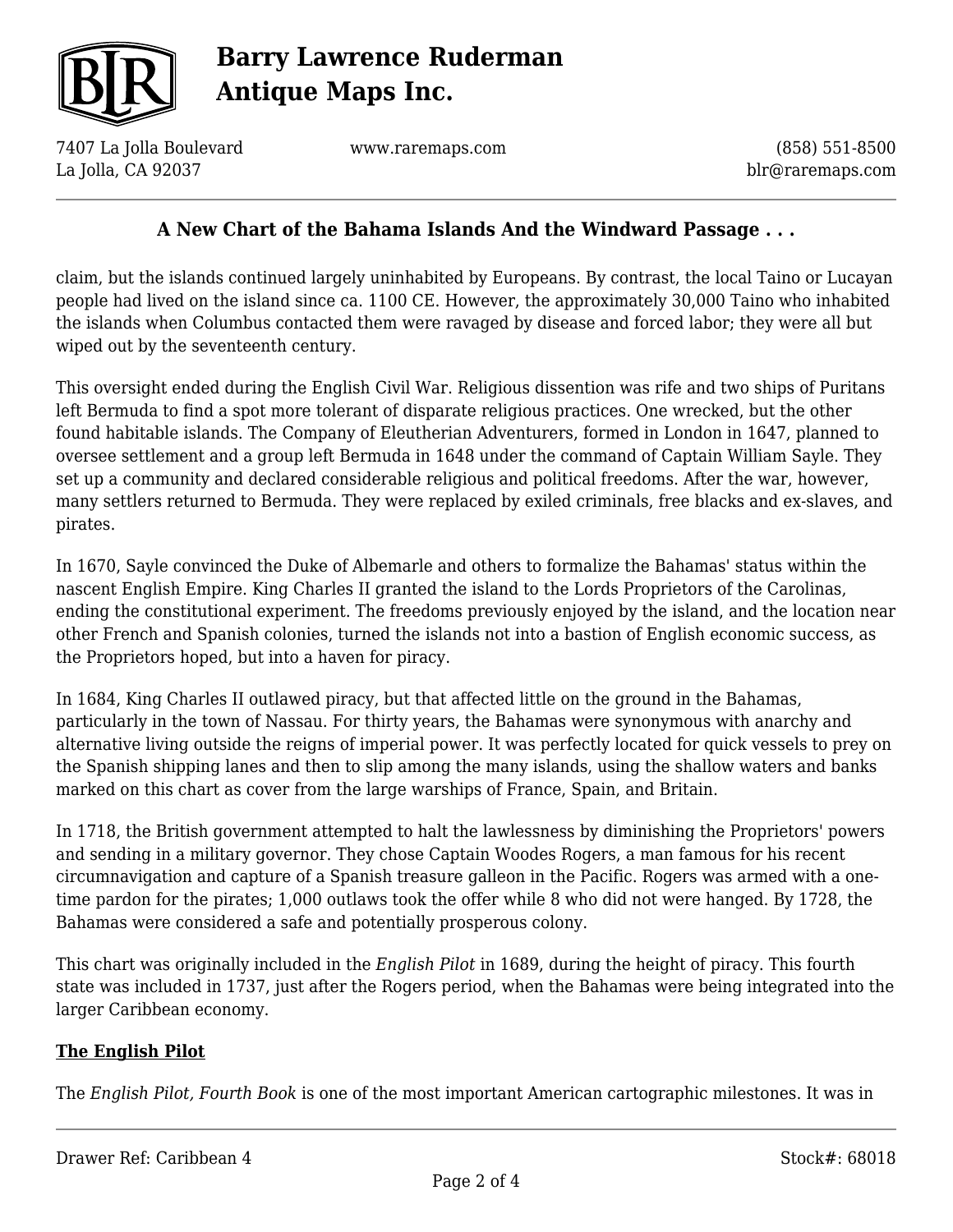

7407 La Jolla Boulevard La Jolla, CA 92037

www.raremaps.com

(858) 551-8500 blr@raremaps.com

### **A New Chart of the Bahama Islands And the Windward Passage . . .**

the fourth book of the project that the American coasts were comprehensively detailed by English cartographers for the first time. Once printed in 1689, the *Pilot* continued to be used authoritatively for over a century. Each edition issued updates to the charts, meaning that there are many states to each-they offer a timeline of the hydrographic and geographic knowledge of a region from the late-seventeenth to the late-eighteenth centuries.

The *English Pilot* was originally a project hatched by John Seller (1632-1697), instrument maker to the Royal Navy and mapmaker. Seller knew that English sailors would prefer English charts, but to date had been dependent on the superior products of the Dutch geographers. Seller released the first volume of the *Pilot* in 1671. Shortly thereafter, he was granted a royal privilege that named him Hydrographer in Ordinary and protected his work against the import of foreign waggoners for thirty years. Ironically, this English project with an English privilege was actually the result of the reissuing of altered Dutch plates, and worn ones at that!

To continue the project, Seller sought the support of his fellow mapsellers. In 1672, Seller, along with John Wingfield and William Fisher (1631-1692), released *The Coasting Pilot* and the second volume of the *English Pilot*. Later, and among other projects, Seller also produced his *Atlas Maritimus* (1675) and a second edition of the *English Pilot* (1677) with a combine, but he issued no further volumes of the *Pilot*. Instead, William Fisher acquired the rights to the plates of the *Pilot.* He, along with John Thornton, a cartographer involved in earlier combines with Seller, and later Mount and Page would bring out the third, fourth, and fifth volumes.

The *Fourth Book* was first published in 1689 under the direction of John Thornton and William Fisher. Thornton created the plates, while Fisher provided the financial backing and distribution network. Thornton used his experience and contacts as a mapmaker for the Hudson's Bay Company and Hydrographer to the East India Company to get the most up to date information on America's coasts. Some of the original manuscript charts of Thornton from this time survive in the National Maritime Museum, Greenwich.

When Fisher died in 1692, he was succeeded by Richard Mount (1654-1722), who continued the relationship with Thornton. Together, they released a second and third edition in 1698 and 1706, respectively. Thornton died in the latter year. Mount had been Fisher's apprentice and had married his daughter. His partner was Thomas Page (ca. 1680-1733), once his apprentice. Together, Mount and Page published 34 separate editions of the *Fourth Book*, a project that spanned four generations of each family.

This state of the Bahamas map, the fourth state, appeared in later editions of the *English Pilot, Fourth Book*. It debuted in the 1737 edition and was still in print in the 1764. However, the fourth state is relatively rare on the market today due to its smaller numbers as compared to earlier states and later